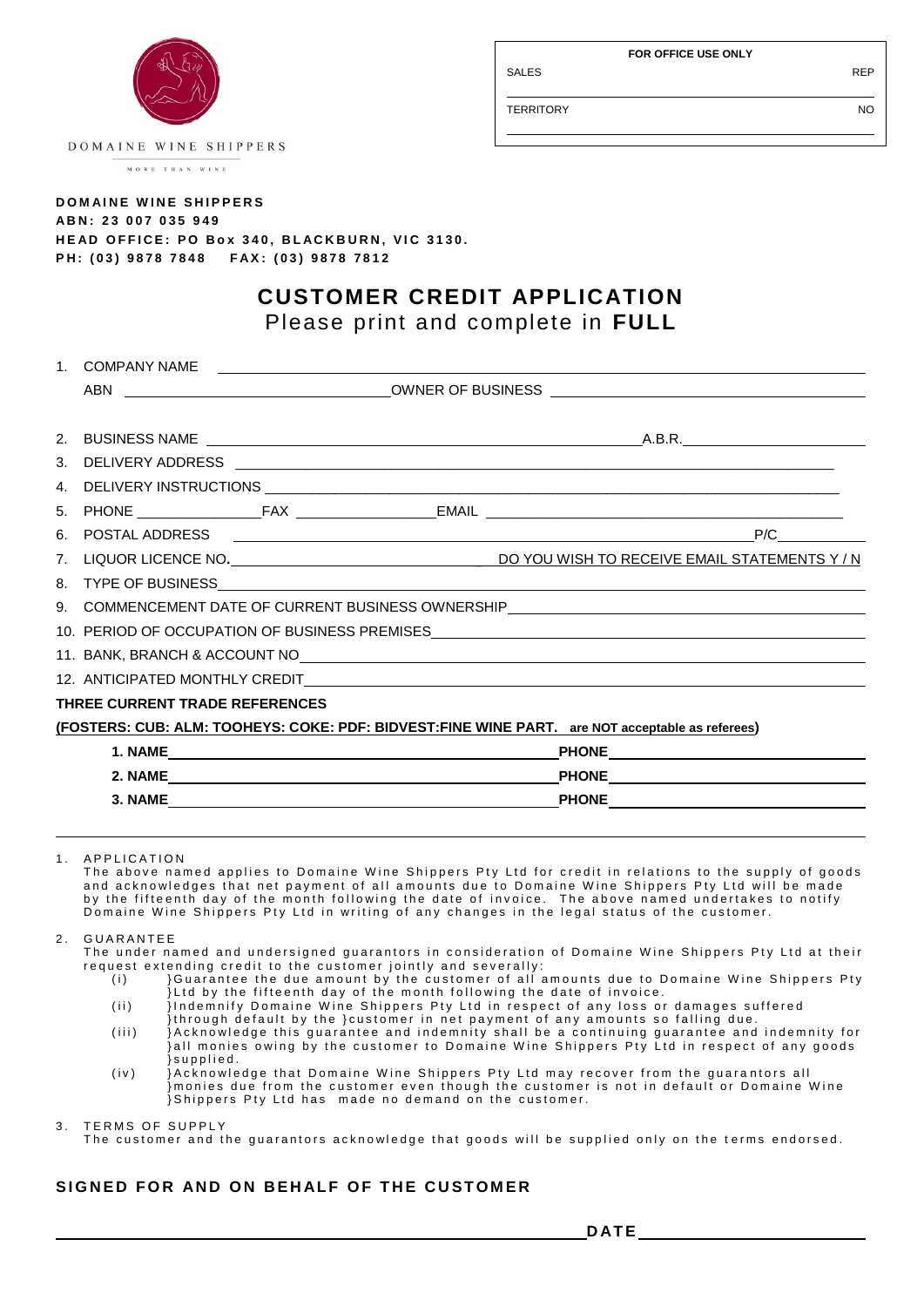### **N A M E ( S ) O F D I R E C T O R ( S )**

|                      | DRIVERS LICENCE NO ANNO ANNO 2009 - CARDINAL ANNO 2012 - CARDINAL ANNO 2012 - CARDINAL ANNO 2012 - CARDINAL AN |
|----------------------|----------------------------------------------------------------------------------------------------------------|
|                      |                                                                                                                |
|                      |                                                                                                                |
|                      |                                                                                                                |
|                      |                                                                                                                |
|                      |                                                                                                                |
|                      |                                                                                                                |
|                      |                                                                                                                |
| SIGNATURE OF WITNESS |                                                                                                                |

#### **TERMS OF SUPPLY**

- 1. Goods will be supplied to the customer only on these terms and conditions and the terms contained in invoices from Domaine Wine Shippers Pty Ltd provided that these terms shall prevail in the event of inconsistency.
- 2. Domaine Wine Shippers Pty Ltd may withdraw credit at any time and may vary the Terms of Supply at any time.
- 3. Prices contained in quotations are valid for thirty days only. Quotations are not offers but invitations to treat only. A contractual relationship shall only arise upon acceptance by Domaine Wine Shippers Pty Ltd of the customer's order. Any contract between Domaine Wine Shippers Pty Ltd and the customer will be evidenced solely by the order and acceptance. All other documents, drawings, conversations, acts, facts matters or things shall not be incorporated in or form part of the contract.
- 4. Goods supplied by Domaine Wine Shippers Pty Ltd are described by reference to their physical attributes and not by reference to their output or performance.
- 5. Failure by the customer to supply required information entitles Domaine Wine Shippers Pty Ltd to vary the price and/or the date of delivery.
- 6. Unless quotations by Domaine Wine Shippers Pty Ltd specifically state to the contrary, all prices contained in quotes are not fixed and may be varied by Domaine Wine Shippers Pty Ltd at any time. Prices invoiced by Domaine Wine Shippers Pty Ltd to the customer shall be those current at the date of invoice unless otherwise agreed.
- 7. Any variation between date of quotation and date of order in the cost to Domaine Wine Shippers Pty Ltd of freight, marine transit risk and other insurances, shipping expenses, exchange, customs duty, sub-contractor's costs or the cost of any component parts purchased by Domaine Wine Shippers Pty Ltd from others, shall be payable by the customer to Domaine Wine Shippers Pty Ltd.
- 8. Interest at the rate of 16% per annum is payable by the customer on any amounts not paid when falling due.
- 9. Domaine Wine Shippers Pty Ltd will supply the customer from available stocks as soon as practicable after receipt of order. In the event of stock shortages Domaine Wine Shippers Pty Ltd may allocate available stocks between the customer and other customers from whom orders have been received.
- 10. Goods will be invoiced to the customer on dispatch of goods by Domaine Wine Shippers Pty Ltd. The customer will pay the amount invoiced on the fifteenth the day of the month following the date of invoice.
- 11. Domaine Wine Shippers Pty Ltd reserves the right to accept any order in whole or part or to decline any order.
- 12. Acceptance by the customer of delivery of the goods shall be deemed acceptance of these conditions if not previously acknowledged by the customer.
- 13. To the extent permitted by law:
	- 13.1 All conditions and warranties which are or may otherwise be implied in relation to the supply of goods are excluded and negated.
	- 13.2 The liability of Domaine Wine Shippers Pty Ltd to the customer or any person supplied by the customer for any loss or damage occasioned to any person arising directly or indirectly out of supply or use of the goods is limited to the lowest of the cost of replacement or a credit in full. The customer releases and indemnifies Domaine Wine Shippers Pty Ltd against any liability arising out of the failure of the customer to properly notify others as to the suitability or manner of using the goods.
- 14. Where Domaine Wine Shippers Pty Ltd has advised the customer that goods have been manufactured to certain standards and tolerances, the customer shall accept all goods supplied by Domaine Wine Shippers Pty Ltd that meet such standards and tolerances.
- 15. Domaine Wine Shippers Pty Ltd shall not be liable to the customer for failure of goods to meet any estimates of performance or capacity unless such estimates have been specifically warranted by Domaine Wine Shippers Pty Ltd to the customer. Details of performance or capacity contained in promotional material supplied by Domaine Wine Shippers Pty Ltd do not form part of these terms of supply and shall not be deemed representations by, nor binding Domaine Wine Shippers Pty Ltd.
- 16. Domaine Wine Shippers Pty Ltd shall only consider any claims by the customer in relation to the goods if made in writing to your representative and received by Domaine Wine Shippers Pty Ltd within seven days of the date of delivery of the goods to the customer (refer to following page for Claims Procedure).
- 17. Intellectual property in any design documents, machinery or equipment produced by Domaine Wine Shippers Pty Ltd in order to supply goods to the customer shall at all times remain vested in Domaine Wine Shippers Pty Ltd. The customer indemnifies and holds Domaine Wine Shippers Pty Ltd harmless in respect of any infringement, or alleged infringement, of patents, trade marks, copyright or other protected rights in respect of any specifications or documents supplied by the customer to Domaine Wine Shippers Pty Ltd.
- 18. The customer will not alter or remove any label, insignia or mark attached to the goods which bears the name of Domaine Wine Shippers Pty Ltd or any trade marks or trade names used in relation to the goods.
- 19. A certificate signed by an officer of Domaine Wine Shippers Pty Ltd shall be conclusive evidence as to details of the goods delivered to the customer and the status of net payment for those goods by the customer.
- 20. The goods are supplied on the following terms:
	- 20.1 Risk in the goods passes on delivery into the custody of the customer or the customer's agent.<br>20.2 The property in and ownership of the goods passes to the customer only on payment by the cus
		- 20.2 The property in and ownership of the goods passes to the customer only on payment by the customer for all goods supplied to the customer.<br>20.3 Until net payment in full for all goods supplied to the customer: Until net payment in full for all goods supplied to the customer:
			- (a) The relationship between the parties shall be fiduciary and the customer shall hold the goods as bailee for Domaine Wine Shippers Pty Ltd.
				- (b) Goods supplied to the customer by Domaine Wine Shippers Pty Ltd shall be:
					- (i) Separately stored from all other goods.
					- (ii) Where reasonably practicable marked and identified as the property of Domaine Wine Shippers Pty Ltd.
					- (iii) Sold on by the customer but only as agent for Domaine Wine Shippers Pty Ltd but, notwithstanding the provisions of this clause, the customer shall not hold himself out to others as the agent of Domaine Wine Shippers Pty Ltd and Domaine Wine Shippers Pty Ltd shall not be bound by any contracts entered into by the customer with others.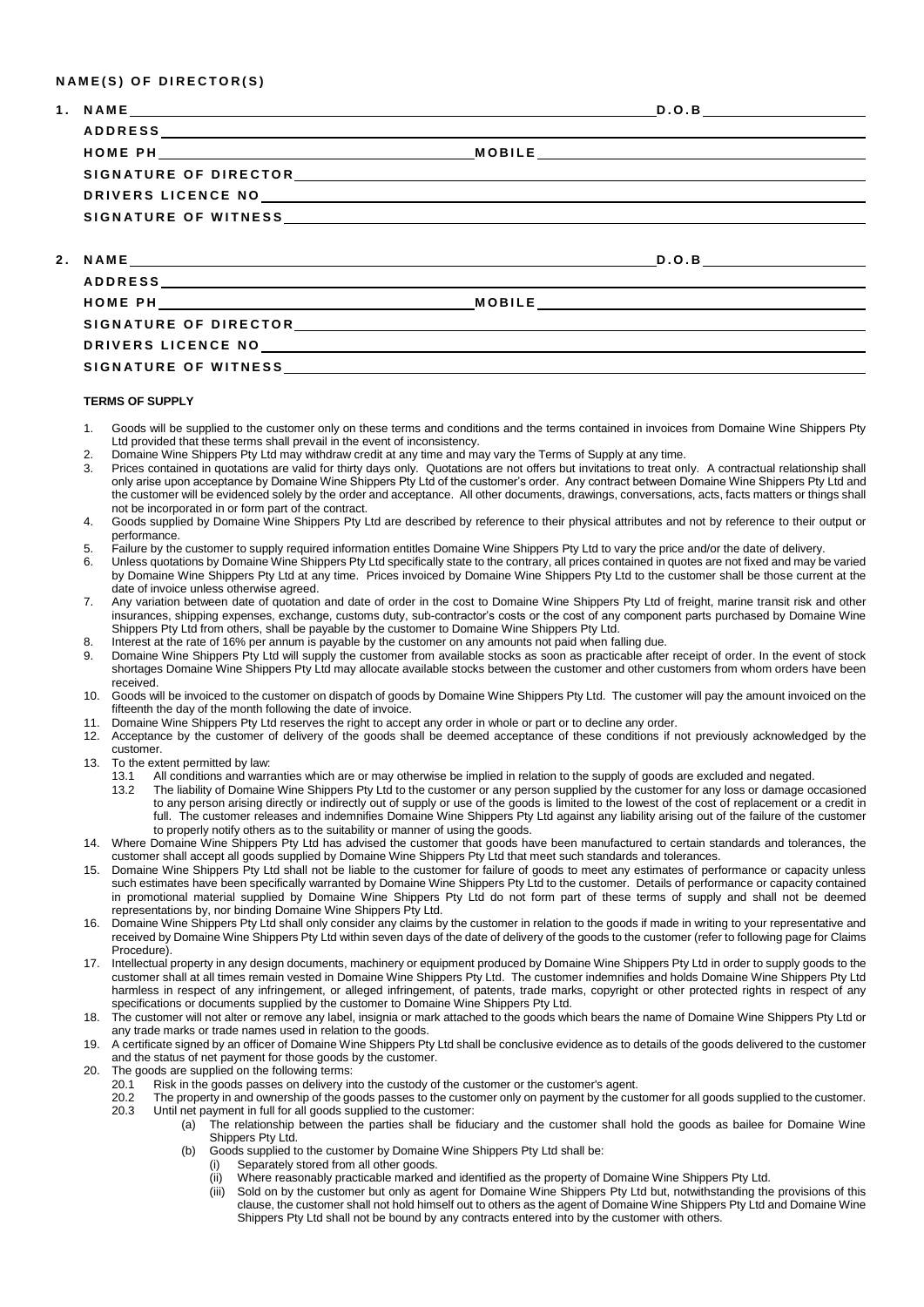- (iv) Separately recorded by the customer as being the property of Domaine Wine Shippers Pty Ltd.
- (c) The proceeds received by the customer from disposal of the goods shall be paid into a separate and identifiable bank account
- and the customer shall account to Domaine Wine Shippers Pty Ltd from this account for monies due for the supply of the goods. (d) The customer shall be entitled to a fourteen day period of credit but shall account to Domaine Wine Shippers Pty Ltd immediately upon disposal of the goods and receipt of the proceeds of sale by the customer.
- (e) Domaine Wine Shippers Pty Ltd shall, without prejudice to Domaine Wine Shippers Pty Ltd other rights to recover damages for termination or breach, be entitled to and is licensed by the customer to enter upon the customer's premises during normal business hours and without notice in order to obtain possession of any goods supplied by the supplier for the purpose of either resale or retention of possession by Domaine Wine Shippers Pty Ltd should:
	- (i) The customer fail to pay for the goods pursuant to the terms of this Contract.
	- (ii) Execution be levied against the customer and not be satisfied within fourteen days.
	- (iii) The customer discontinues business for any reason.
	- (iv) The customer commits an act of bankruptcy or, being a corporation:
		- An order is made or resolution passed for its winding up.
		- Goes into liquidation, receivership or administration or makes an assignment for the benefit of or arrangement or composition with its creditors or is unable to meet its debts within the meaning of the Corporations Law.
- 21. The customer and the guarantors shall give written notice to Domaine Wine Shippers Pty Ltd of any change in the beneficial ownership or any change in details of the persons in day to day control of the customer or of the death, insolvency, liquidation, dissolution, administration, official management or bankruptcy of either the customer or any beneficial owner of the customer or any person in day to day control of the customer.
- 22. Domaine Wine Shippers Pty Ltd may at any time during the continuance of this agreement require the customer and all of the guarantors to provide additional security as Domaine Wine Shippers Pty Ltd in its discretion shall determine.
- 23. The customer and the guarantors shall notify Domaine Wine Shippers Pty Ltd of any change in the beneficial ownership of the customer or of the death, insolvency, liquidation, dissolution, administration, official management or bankruptcy of the customer. The customer and the guarantors jointly and severally indemnify Domaine Wine Shippers Pty Ltd against any losses resulting from the delivery of goods by Domaine Wine Shippers Pty Ltd prior to receiving such written notice.
- 24. Time is the essence. The customer shall meet all costs incurred by Domaine Wine Shippers Pty Ltd and occasioned by the default of the customer in performance of any of these Terms of Supply.
- 25. Pursuant to the Privacy Act 1988 (as amended) the customer and each of the guarantors authorises Domaine Wine Shippers Pty Ltd to give to and obtain from another credit provider or credit reporting agency for the purpose of assessing this application for credit or for the purpose of notifying other credit providers of default, a credit report containing personal information about the customer and/or each of the guarantors or a report containing information concerning the commercial activities or commercial creditworthiness of the customer and/or each of the guarantors. This authority remains in force for so long as credit is provided by Domaine Wine Shippers Pty Ltd to the customer.
- 26. If the customer is a trustee and, in that capacity, orders supply of goods by Domaine Wine Shippers Pty Ltd, then the customer warrants that it has a right of indemnity from the assets of the trust fund to meet all amounts due to Domaine Wine Shippers Pty Ltd.
- 27. Any provision of this agreement that may, wholly or in part, be deemed invalid shall to the extent of the invalidity be severed from this agreement without prejudice to the continuing force and validity of the remaining provisions.
- 28. This agreement shall be governed by the laws of the State of Victoria.
- 29. In this clause:-
	- 29.1 "GST Act" means A New Tax System (Goods & Services Tax) Act 1999 (as amended). "GST" means GST within the meaning of the GST Act.
	- 29.2 Unless express agreement is made to the contrary between Domaine Wine Shippers Pty Ltd and the customer, the price payable by the customer for a taxable supply made by Domaine Wine Shippers Pty Ltd represents the value of the taxable supply for which payment is made.
	- 29.3 If Domaine Wine Shippers Pty Ltd makes a taxable supply to the customer then; the customer must pay to Domaine Wine Shippers Pty Ltd on the date of supply the amount of any GST payable in respect of the taxable supply.
	- 29.4 The customer shall not be obliged to pay GST on a taxable supply until Domaine Wine Shippers Pty Ltd provides a valid Tax Invoice for that supply.

#### **CLAIMS PROCEDURE**

- 1. Report all claims in writing to your representative.<br>2. Any claims of whatever nature must be reported in
- 2. Any claims of whatever nature must be reported in writing to you representative within 7 days after receipt of goods or the purchaser is deemed to forfeit any claims for damages or set off against DWS. Please quote invoice number, account name, delivery address and date, as well as all other relevant details pertaining to your claim, without exception.
- 3. Ullages:
	- (a) DWS will accept faulty stock (including label damage, dry breaks, leakers or short fills etc) for replacement only if seals on bottles are still intact.
	- (b) Damaged stock found after delivery must be returned in original carton for replacement
	- (c) Restaurant returns are only acceptable if product is out of condition.
	- (d) In all cases, stock must be viewed and returned through DWS Area Managers. In order to action replacement or credit invoice number and proof of delivery must be supplied.
	- (e) No replacement or credit will be forthcoming on stock broken or damaged on the Purchaser's premises
- 4. Return of Stock: A Sales Representative of DWS must view all stock offered for return for whatever reason. Invoice number and delivery date must be quoted, before any returns will be accepted for credit and authorisation is required from the Sales Manager.

#### **NOTICE OF DISCLOSURE OF YOUR CREDIT REPORTING TO A CREDIT REPORTING AGENCY**

Under the Privacy Act, Domaine Wine Shippers Pty Ltd is allowed to give Credit Reporting Agency personal information about your credit application.

The information which may be given to an Agency is covered by Section 18E (1) of the Act and includes:

- 1. Identity particulars (as permitted by the privacy Commissioner's determination issued under Section 18E (3).
- 2. The fact that you have applied for credit and the amount.
- 3. The fact that Domaine Wine Shippers Pty Ltd is a current credit provider to you.
- 4. Net payments which become overdue more than sixty (60) days and for which collection action has commenced.
- 5. Advice that net payments are no longer overdue.
- 6. Cheques drawn by you which have been dishonoured more than once.
- 7. In specified circumstances, that in the opinion of Domaine Wine Shippers Pty Ltd you have committed a serious credit infringement.<br>8. That credit provided to you by Domaine Wine Shippers Pty Ltd has been paid or otherwi
- That credit provided to you by Domaine Wine Shippers Pty Ltd has been paid or otherwise discharged.

## **I/We acknowledge that I/we have read and understood the Notice of Disclosure.**